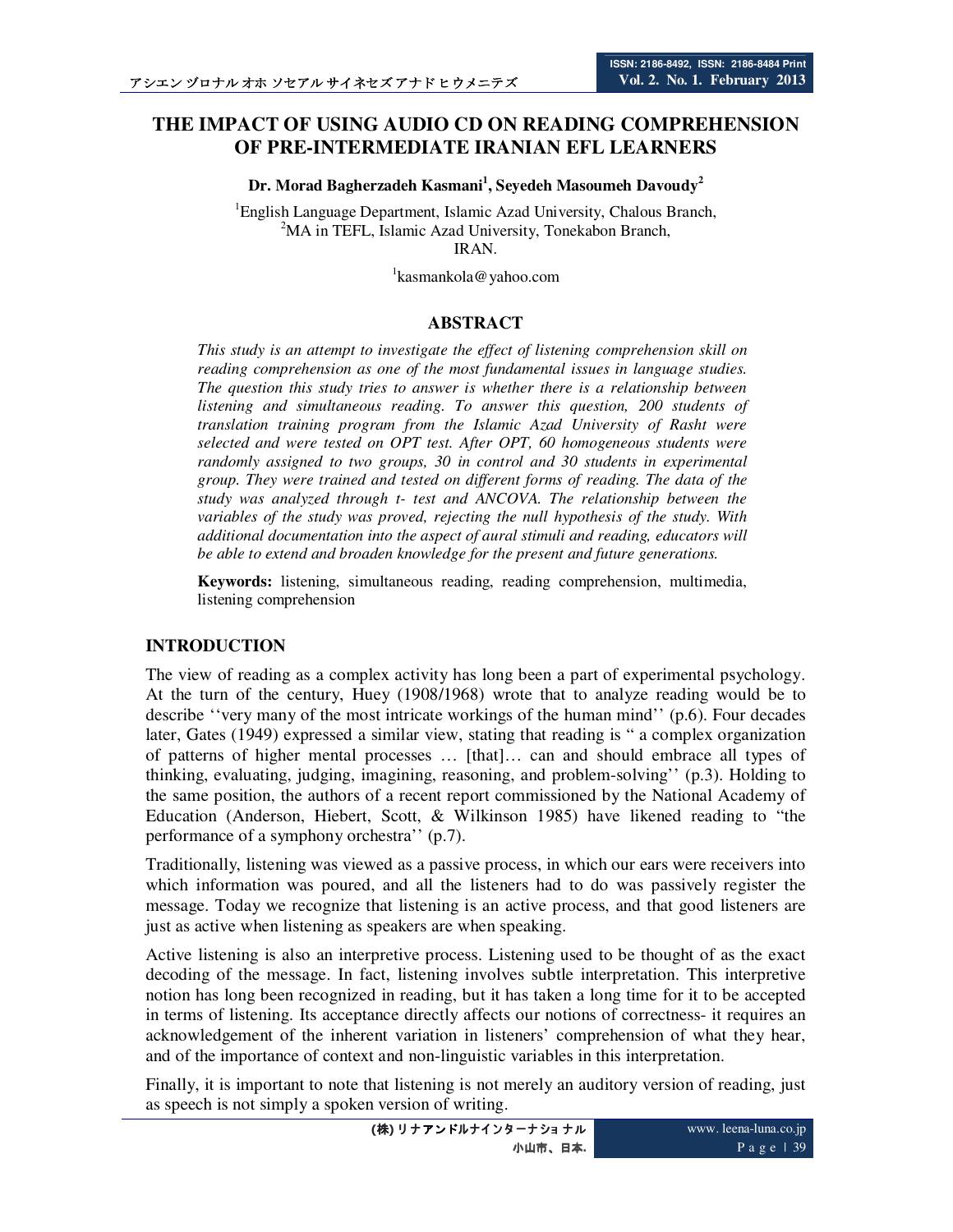Among the unique features of listening are the following:

- 1. It's usually ephemeral, one-shot nature.
- 2. The presence of a rich prosody (stress, intonation, rhythm, loudness and more), which is absent from the written language.
- 3. The presence of characteristics of natural fast speech, such as assimilation, making it markedly different from written language.
- 4. The frequent need to process and respond almost immediately.

# **REVIEW OF LITERATURE**

Much interest has been shown in the past in comparing the nature and quantity of information comprehended through reading and listening. Perhaps the only reasonably consistent finding has been that reading and listening skills seem to be correlated (Young, 1936; Goldstein, 1940; Spearritt, 1962; Abrahms, 1966).

In Iran the government has spent a lot of time and money on teaching English. However, there are many problems which affect the process of learning and teaching this language successfully.

The problems can be attributed to learners, textbooks, methodologies, and teachers. The problems related to textbooks suffer from problems such as lack of authenticity, originality, and appropriate activities (Bagheri 1994).

As far as the authors know, a few native English speakers permitted to teach in Iran. Therefore, Iranian students don't have the opportunity to benefit from native speakers' teaching language. We can see only a few English speaking foreigners in the country who are tourists or belong to business sectors. Moreover, the places you may find the tourists are limited to tourist sites, hotels, or business companies. Therefore, students have no contact with foreigners except for a few cases (Zahra vaezi)

According to Jahangard (2007) students' aural and oral skills are not emphasized in Iranian prescribed EFL textbooks. Teachers put much less emphasis, if any, on oral drills, pronunciation, listening and speaking abilities than on reading, writing, grammar and vocabulary.

In Iran, English is taught as a foreign language (EFL) and is practiced within a contextrestricted environment where language learning is shaped largely by classroom practices, including the use of particular textbooks and the teacher's management of classroom work, without substantial support from social contexts outside the classroom.

First, there is imbalance between the teaching of listening, speaking, reading and the teaching of writing.

Secondly, the textbooks are not methodologically in line with current worldwide theories and practices of language learning (see Williams 1983; Sheldon 1988; Brown 1995; Cunningsworth 1995; Harmer 1996; Jahangard 2007).

There were a lot of studies on reading comprehension skill and listening comprehension skill separately. It is not much the same for both of them together. How can listening comprehension skill influence reading comprehension skill? It is worth clarifying if listening to a text while it is being read may improve reading comprehension or not.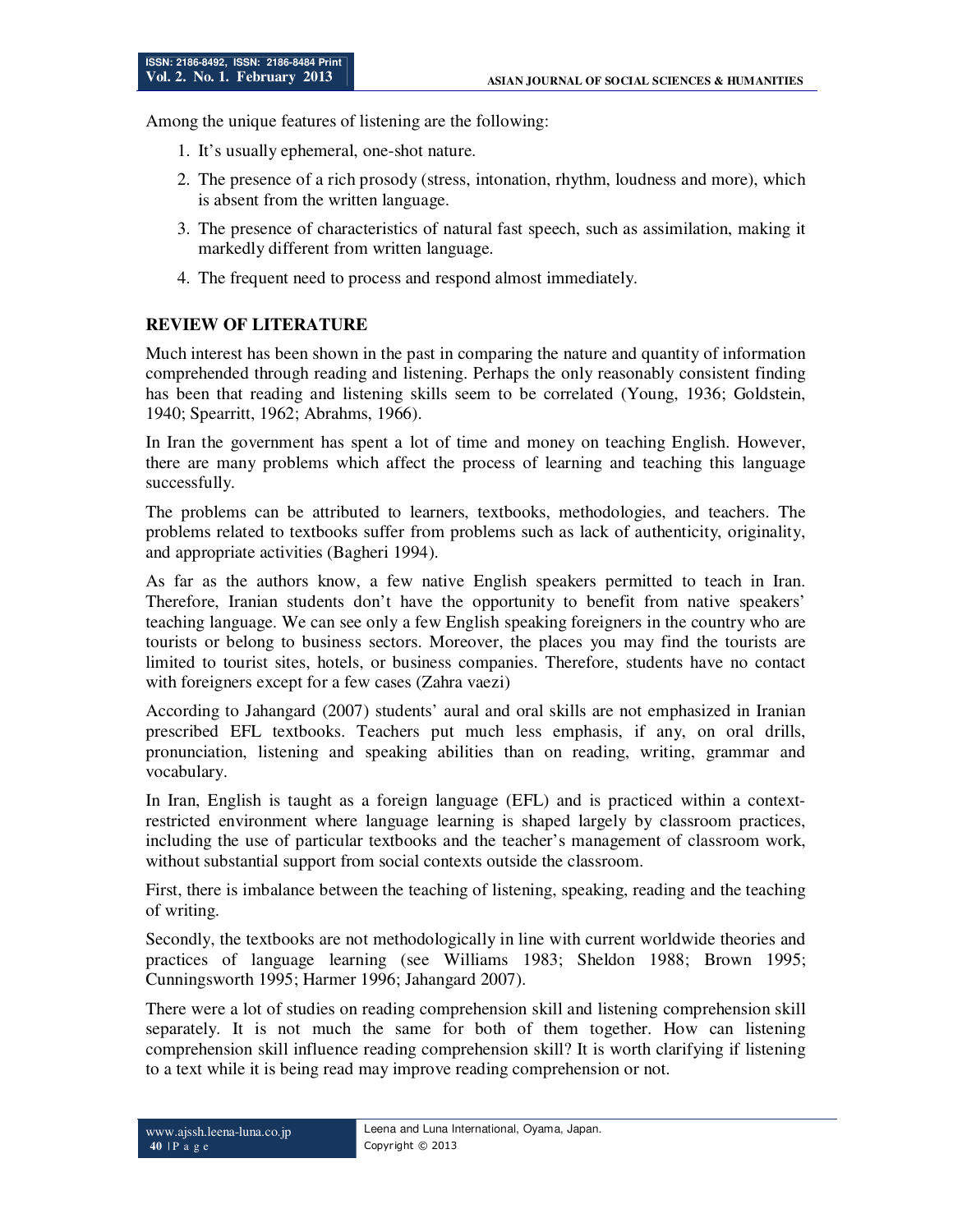Studies exist in the field of listening and reading comprehension, but a study in the area of how reading and listening simultaneously to the text impact struggling readers is needed.

Listening and reading with understanding are receptive decoding skill. It is clear that, it is possible to hear, but not listen. Similarly, it is possible to listen, but not to understand. When the student hears something while he is simultaneously reading he may not need to use listening comprehension skills very much-when listening to materials he knows by heart- he does at least have to rely on his ear. However, hearing familiar material certainly has value as a sort of easy transition between listening for perception and listening for comprehension, nor between listening as a supplement to reading (Ur.P. 52).

Listening to a text and reading it at the same time is something that is frequently done in the foreign language classroom. The teacher reads out a story, and the students follow his words in their textbooks. This is certainly a valid technique for presenting new material and aiding reading, and it does help the students to get used to how the language sounds, and to the correspondence between orthography and pronunciation. Consequently, a lot of listening material and various types of activities and teaching aids in teaching listening comprehension have been proposed by many teaching practitioners. Among them, tape recorders as audioaids have been the one which has been mostly used in language teaching situations.

On the effectiveness of such aids on the listening comprehension, some observations and pieces of research have been carried out by scholars such as: Muller (1980), Gunther (1980), Edasawa (1990), Kellerman (1992) which mostly indicated that pure listening activities are more effective than the other types of activities. There has been another study by Schepis, Margaret Ladd (1995) which looked at the effectiveness of audio-enhanced at three variable speeds on the reading comprehension of adult Japanese students learning English as a second language. The results did not indicate any superiority of the simultaneous mode of the subjects under the experimental conditions.

Also another study has been conducted by Patricia et.al. (2004) that explored the impact of book-rich classroom environments and home reading, with and without an "audio model" on reading motivation, comprehension, and fluency. In this study, the use of "audio models" provided particular benefits for students learning to speak English. Therefore, the purpose and intension of this study is to investigate the relative advantage and disadvantage of some techniques and materials such as audio-enhanced program within the context of specific needs in EFL students at the intermediate level.

# **METHOD**

# **Participants**

In order to test the hypothesis of the study, 200 students majoring in English translation of Islamic Azad university Of Rasht were given an Oxford Placement Test (OPT). Those whose scores ranged from 10 to15 out of 20 were selected to participate in the study. The participants in this study with an age range of 18 to 25 both male and female were in the preintermediate level. The participants were randomly assigned to two groups: one control group that received no listening learning activities and one experimental group that received listening learning activities. The researchers themselves taught the treatment of the experimental groups in 10 sessions.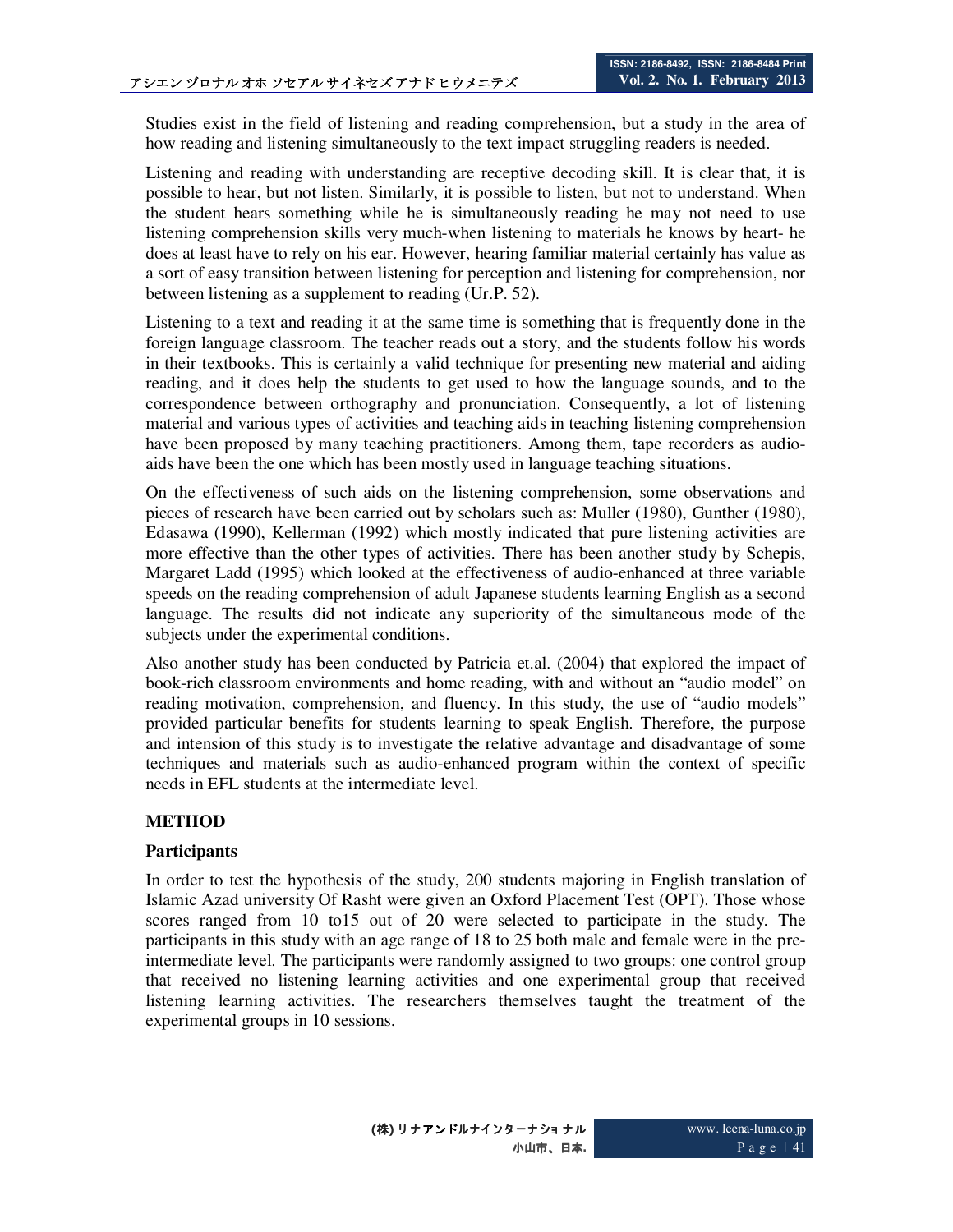#### **Instruments**

Eleven reading passages related to reading instruction in English were selected. All passages were of similar levels of difficulty. The simultaneous reading, as it is used in this study involves the learners listening to the audio CD and reading the text at the same time.

The textbook for both experimental and control groups were "Top Notch" pre-intermediate level by "Joan Saslow and Allen Ascher". The units of the mentioned book were taught for both experimental and control groups. Each unit consists of a passage and related exercises.

#### **Procedure**

This part of the study consists of three stages. First, 200 university students participated in this study. In order to check their level of proficiency, the subjects were required to take an Oxford Placement Test (OPT) that included 60 multiple choice questions.

According to their English language proficiency scores, 60 male and female learners (those whose scores ranged from 10 to 15 out of 20) were selected to fulfill this study. Then these participants were divided into two groups. Second they were divided in to two 30 member groups on the basis of their obtained scores. As a result of this procedure, 2 homogenous groups experimental and control groups were designed.

During the third stage which lasted 10 sessions, the learners were involved in real group activities. In each session they read a passage and did its related exercises. The classes were conducted according to the lesson plan for the experimental groups.

Meanwhile the control groups received the whole class instruction. That is, it was taught in a teacher-centered context to their lesson plans. The lesson plans for the control groups focused on reading the same passages and doing that related exercises.

Both the experimental and control groups' lesson plans addressed the same instructional objectives and were based on the same reading passages and exercises.

The study was conducted with the learners in a classroom and each session lasted between 1 hour to 1 hour and a half. Since the learners were known to the researcher and told about the way of teaching the texts it was considered an ideal location. Learners were taught each passage about half an hour or more and were asked to listen to the audio CD while reading, comprehend and pick out the main ideas in the passage. When the learners had finished reading, they were asked to answer the questions included in each passage.

# **RESULTS**

The results of the reading comprehension test were obtained from the participants' scores on the comprehension questions. An independent sample T-test was performed to analyze the scores on the Reading Comprehension Test. The alpha level was set at 0.00 for all the analyses.

Table 1 describes the whole statistics of all the tests administrated in the research project and of the participants who answered the questions in the two different environments. A in the first row stands for Group A or the experimental group who had access to audio CD in the classroom. B in the second row stands for group B or the control group who had no access to audio CD in the classroom.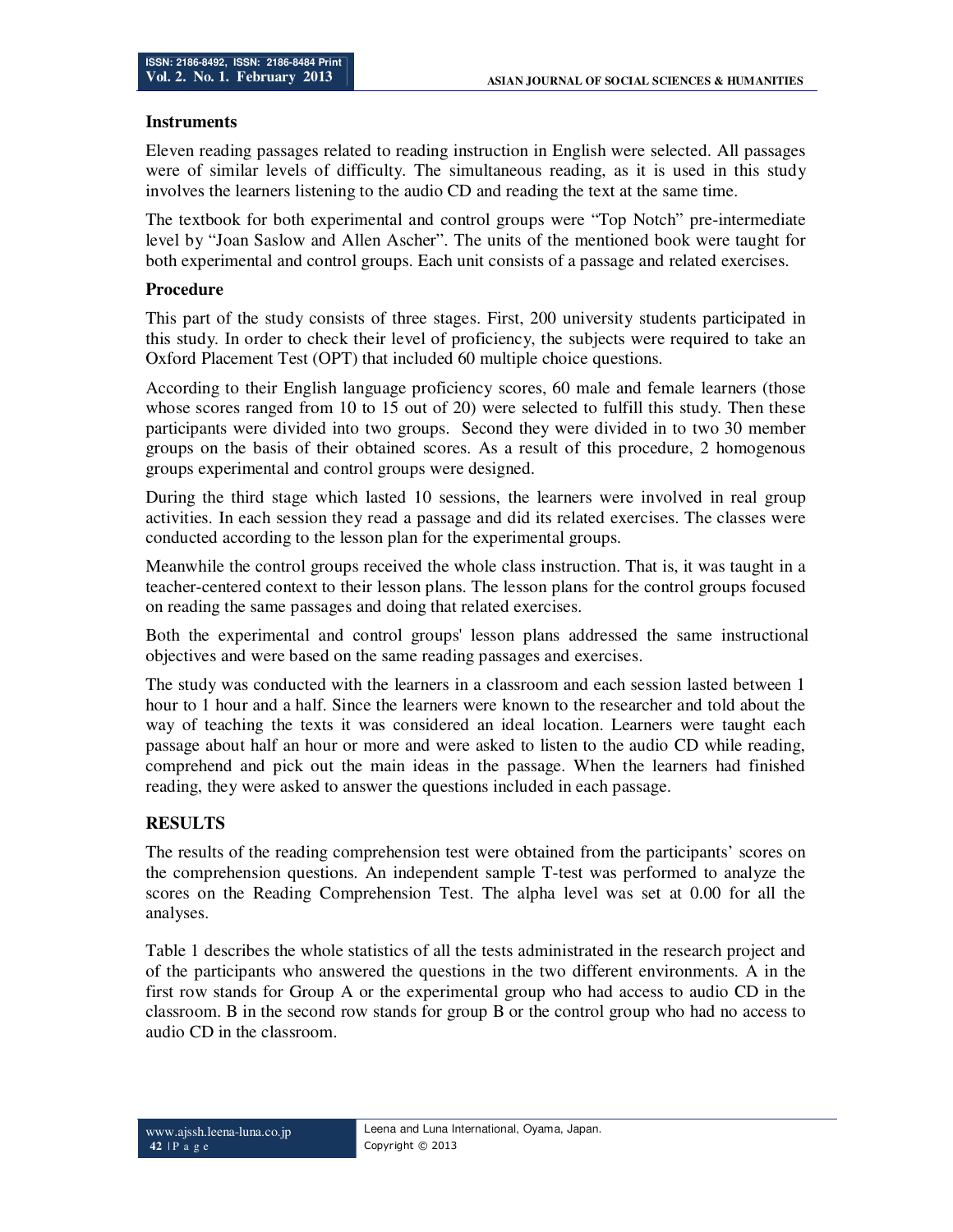|                | <b>CODE</b> |              | $\it N$ | Mean   | <b>Std.</b> Deviation | Std. Error Mean |
|----------------|-------------|--------------|---------|--------|-----------------------|-----------------|
| R1             | dimension1  | A            | 29      | 3.5862 | .50123                | .09308          |
|                |             | $\bf{B}$     | 28      | 2.2500 | .75154                | .14203          |
|                |             | A            | 30      | 2.5667 | .50401                | .09202          |
| R <sub>2</sub> | dimension1  | $\bf{B}$     | 29      | 1.5862 | .50123                | .09308          |
| R <sub>3</sub> | dimension1  | $\mathbf{A}$ | 30      | 3.4000 | .49827                | .09097          |
|                |             | $\bf{B}$     | 29      | 1.9310 | .59348                | .11021          |
|                | dimension1  | A            | 29      | 3.4138 | .98261                | .18247          |
| R4             |             | $\bf{B}$     | 29      | 2.1724 | .71058                | .13195          |
| R <sub>5</sub> | dimension1  | $\mathbf{A}$ | 29      | 3.6897 | .80638                | .14974          |
|                |             | B            | 27      | 2.2593 | .52569                | .10117          |
|                | dimension1  | A            | 31      | 3.7419 | .72882                | .13090          |
| R <sub>6</sub> |             | $\bf{B}$     | 32      | 2.5313 | .50701                | .08963          |
|                | dimension1  | A            | 29      | 3.8621 | .69303                | .12869          |
| R7             |             | $\bf{B}$     | 30      | 2.7000 | .46609                | .08510          |
| R8             |             | A            | 30      | 3.6667 | .47946                | .08754          |
|                | dimension1  | $\, {\bf B}$ | 29      | 2.1379 | .69303                | .12869          |
|                | dimension1  | $\mathbf{A}$ | 26      | 5.8077 | .80096                | .15708          |
| R <sub>9</sub> |             | $\, {\bf B}$ | 30      | 2.5333 | .68145                | .12441          |
|                | dimension1  | A            | 30      | 4.0667 | .82768                | .15111          |
| R10            |             | $\, {\bf B}$ | 27      | 2.0370 | .75862                | .14600          |
|                |             | $\mathbf{A}$ | 29      | 3.5517 | .50612                | .09398          |
| R11            | dimension1  | $\, {\bf B}$ | 26      | 1.7308 | .53349                | .10463          |

# **Table 1. Descriptive statistics of the tests administrated in the main study**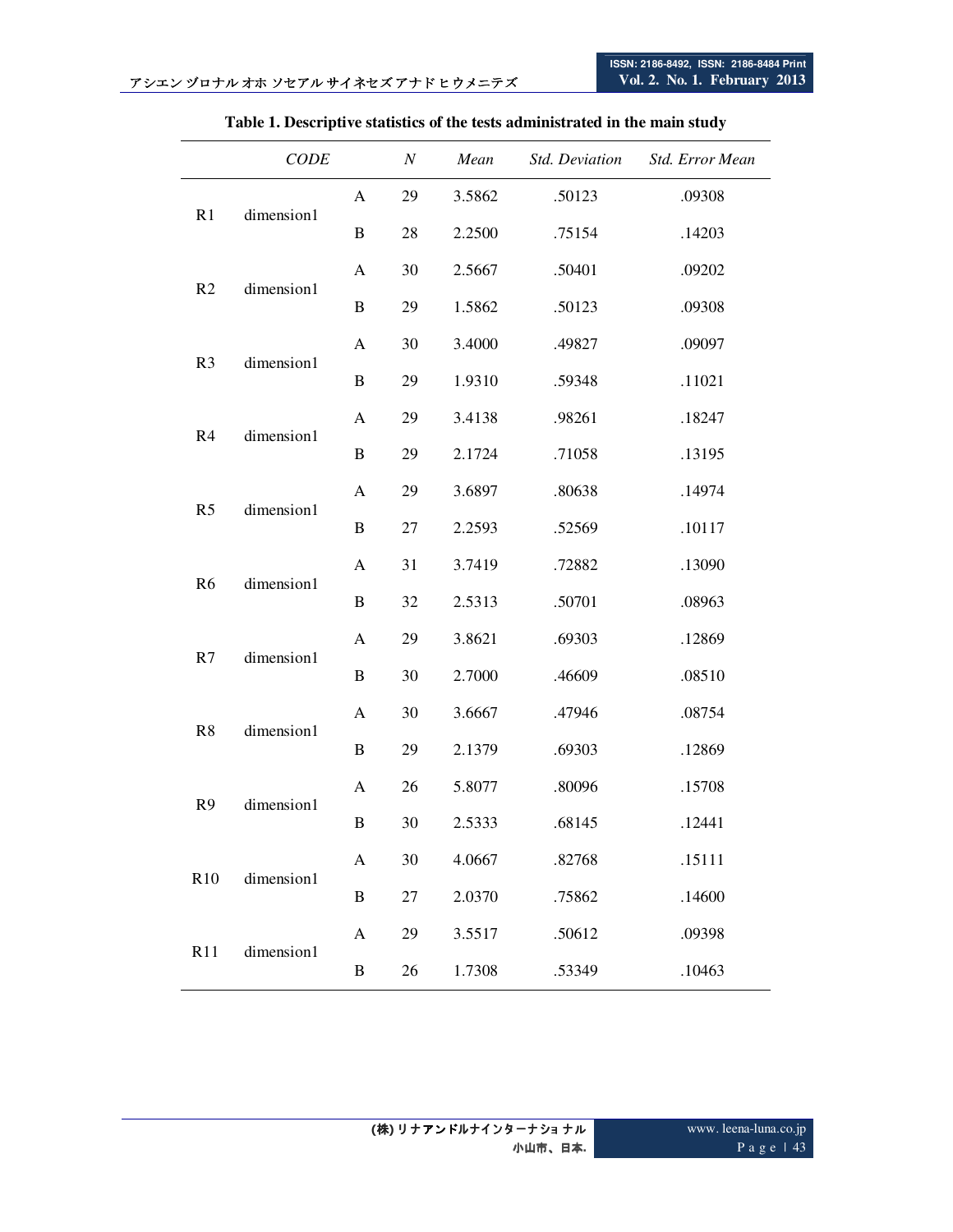|                  |                                |          | Levene's Test<br>for Equality of<br>t-test for Equality of Means<br>Variances |                  |        |                         |                  |                          |         |                                                 |
|------------------|--------------------------------|----------|-------------------------------------------------------------------------------|------------------|--------|-------------------------|------------------|--------------------------|---------|-------------------------------------------------|
|                  |                                | $\cal F$ | Sig.                                                                          | $\boldsymbol{t}$ | df     | Sig.<br>$(2 -$<br>taile | Mean<br>Differen | Std.<br>Error<br>Differe |         | 95% Confidence<br>Interval of the<br>Difference |
|                  |                                |          |                                                                               |                  |        | $\left( d\right)$       | ce               | nce                      | Lower   |                                                 |
| R1               | Equal variances<br>assumed     | 5.013    | .029                                                                          | 7.923            | 55     | .000                    | 1.33621          | .16865                   | .99823  | 1.67418                                         |
|                  | Equal variances<br>not assumed |          |                                                                               | 7.869            | 46.840 | .000                    | 1.33621          | .16981                   | .99456  | 1.67785                                         |
| R <sub>2</sub>   | Equal variances<br>assumed     | .088     | .768                                                                          | 7.490            | 57     | .000                    | .98046           | .13090                   | .71834  | 1.24258                                         |
|                  | Equal variances<br>not assumed |          |                                                                               | 7.491            | 56.952 | .000                    | .98046           | .13088                   | .71836  | 1.24255                                         |
| R <sub>3</sub>   | Equal variances<br>assumed     | 1.291    | .261                                                                          | 10.310           | 57     | .000                    | 1.46897          | .14248                   | 1.18366 | 1.75427                                         |
|                  | Equal variances<br>not assumed |          |                                                                               | 10.279           | 54.657 | .000                    | 1.46897          | .14290                   | 1.18254 | 1.75539                                         |
| R <sub>4</sub>   | Equal variances<br>assumed     | 4.644    | .035                                                                          | 5.513            | 56     | .000                    | 1.24138          | .22518                   | .79029  | 1.69246                                         |
|                  | Equal variances<br>not assumed |          |                                                                               | 5.513            | 50.996 | .000                    | 1.24138          | .22518                   | .78932  | 1.69344                                         |
| R <sub>5</sub>   | Equal variances<br>assumed     | 4.959    | .030                                                                          | 7.800            | 54     | .000                    | 1.43040          | .18339                   | 1.06273 | 1.79806                                         |
|                  | Equal variances<br>not assumed |          |                                                                               | 7.915            | 48.511 | .000                    | 1.43040          | .18071                   | 1.06714 | 1.79365                                         |
| R <sub>6</sub>   | Equal variances<br>assumed     | 1.617    | .208                                                                          | 7.674            | 61     | .000                    | 1.21069          | .15776                   | .89523  | 1.52614                                         |
|                  | Equal variances<br>not assumed |          |                                                                               | 7.631            | 53.371 | .000                    | 1.21069          | .15864                   | .89254  | 1.52883                                         |
| R7               | Equal variances<br>assumed     | 1.809    | .184                                                                          | 7.581            | 57     | .000                    | 1.16207          | .15328                   | .85513  | 1.46901                                         |
|                  | Equal variances<br>not assumed |          |                                                                               | 7.532            | 48.826 | .000                    | 1.16207          | .15428                   | .85200  | 1.47214                                         |
| R8               | Equal variances<br>assumed     | 1.173    | .283                                                                          | 9.882            | 57     | .000                    | 1.52874          | .15470                   | 1.21896 | 1.83852                                         |
|                  | Equal variances<br>not assumed |          |                                                                               | 9.822            | 49.643 | .000                    | 1.52874          | .15564                   | 1.21606 | 1.84141                                         |
| R <sub>9</sub>   | Equal variances<br>assumed     | .000     | .984                                                                          | 16.532           | 54     | .000                    | 3.27436          | .19806                   | 2.87727 | 3.67145                                         |
|                  | Equal variances<br>not assumed |          |                                                                               | 16.340           | 49.434 | .000                    | 3.27436          | .20038                   | 2.87176 | 3.67695                                         |
| R1               | Equal variances<br>assumed     | .845     | .362                                                                          | 9.615            | 55     | .000                    | 2.02963          | .21110                   | 1.60658 | 2.45268                                         |
| $\boldsymbol{0}$ | Equal variances<br>not assumed |          |                                                                               | 9.659            | 54.978 | .000                    | 2.02963          | .21012                   | 1.60854 | 2.45072                                         |
| R1               | Equal variances<br>assumed     | .759     | .388                                                                          | 12.986           | 53     | .000                    | 1.82095          | .14023                   | 1.53969 | 2.10222                                         |
| $\mathbf{1}$     | Equal variances<br>not assumed |          |                                                                               | 12.948           | 51.616 | .000                    | 1.82095          | .14064                   | 1.53869 | 2.10322                                         |

#### **Table 2. Descriptive statistics of independent sample T-test on two groups means**

 $*$  P< .05

www.ajssh.leena-luna.co.jp **44** | P a g e

Leena and Luna International, Oyama, Japan. Copyright © 2013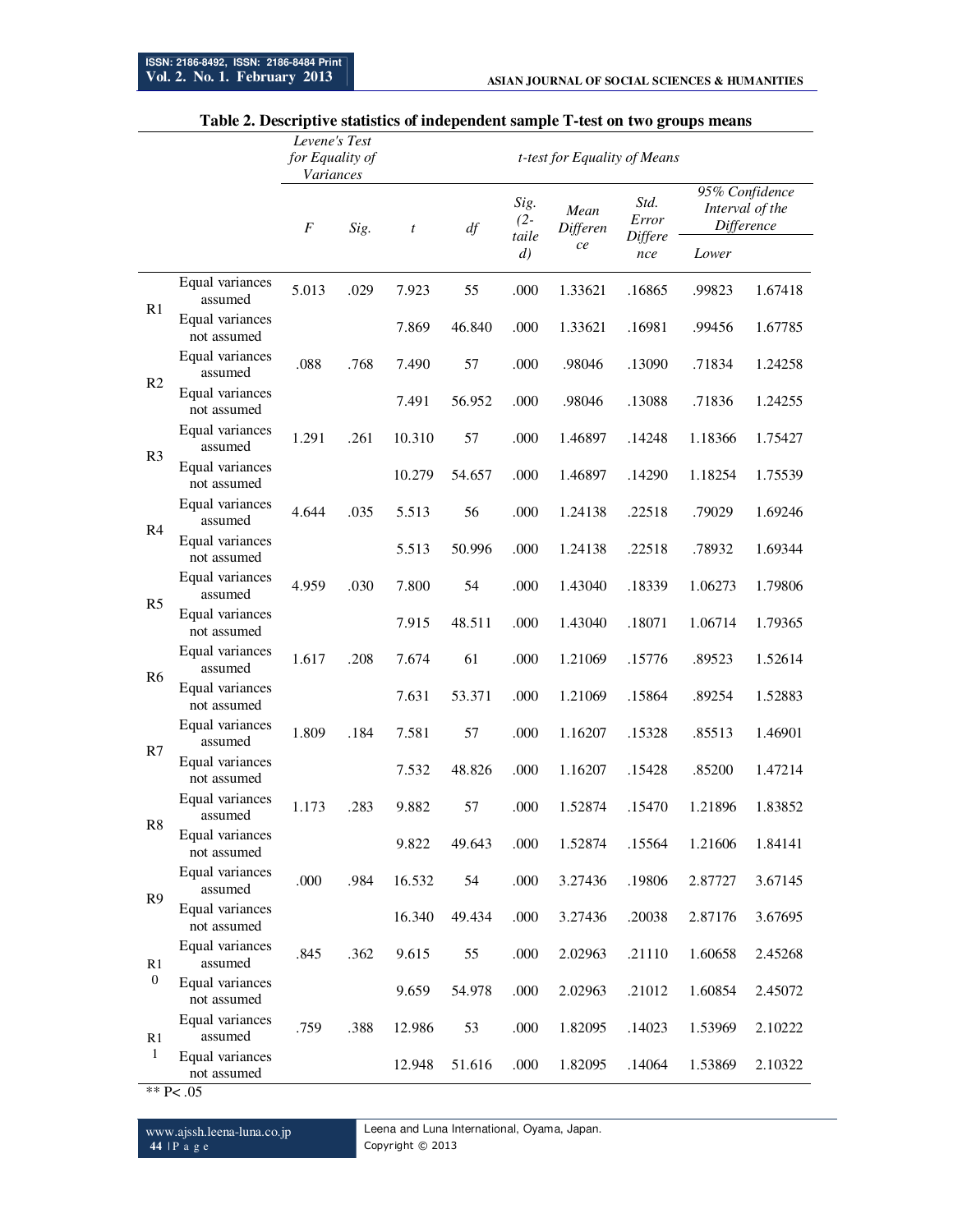Tables 2 present the means and the standard deviations of the Reading Comprehension Tests with and without multimedia using two different texts. As shown by table 1, the mean score for group A with audio CD was higher than group B. Then a T-test was conducted to establish whether or not the differences were significant. As seen in table 2, the T-test results show that there is a meaningful distinction between the means of the two groups in the tests.

The researchers used statistical test and analysis of covariance in order to analyze the data and generalize the results of the study to the statistical population. The obtained results are shown below.

### **The Main Hypothesis of the Research**

The analysis of covariance was used in order to test the hypothesis. The results are shown in the following table.

| Group | Value label  | N  |
|-------|--------------|----|
|       | experimental | 30 |
|       | control      | 30 |

| <b>Table 3. Within Groups Factors</b> |  |  |  |
|---------------------------------------|--|--|--|
|---------------------------------------|--|--|--|

#### **Table 4. Test of Between- Subjects Effects**

| Source                  | Sum of Squares | df           | Mean of square | $\boldsymbol{F}$ | The level of<br>Significance |
|-------------------------|----------------|--------------|----------------|------------------|------------------------------|
| Corrected Model         | 9.555          | 3            | 3.185          | 6.299            | 0.01                         |
| Intercept               | 11.234         | 1            | 11.234         | 22.216           | 0.00                         |
| group                   | 0.49           | $\mathbf{1}$ | 0.49           | 0.97             | 7.56                         |
| pretest                 | 2.40           | 1            | 2.40           | 4.74             | 4.94                         |
| Joint group and pretest | 0.51           | $\mathbf{1}$ | 0.51           | 1.01             | 7.52                         |
| Error                   | 31.353         | 57           | 5.06           |                  |                              |
| Total                   | 746.248        | 60           |                |                  |                              |
| <b>Corrected Total</b>  | 40.909         | 59           |                |                  |                              |

a. Determined coefficient= $0.531$  (adjusted determined coefficient =  $0.524$ )

In Figure 1 results show that statistical interaction is not significant because  $(F = 0.01)$  is less than alpha level ( $P \le 0.5$ ). The interaction between covariate and independent variable is significant.

In tables 4-6, the amount of correlation coefficient between the variables of pretest and posttest in both control and experimental groups is significant because their level of significance is less than 0/05.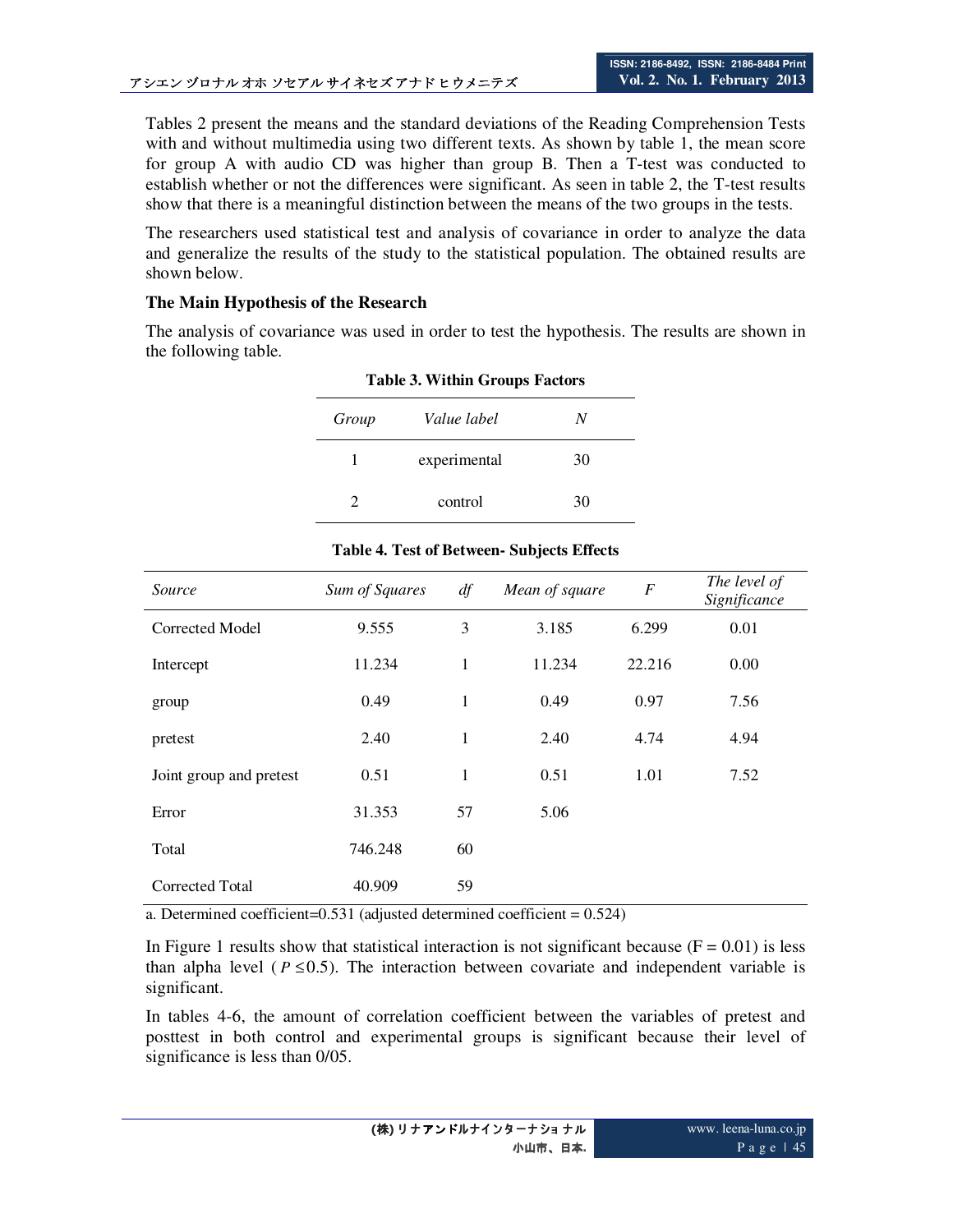

Figure 1. Scatter plot of pretest and posttest for experimental and control group

**Table 5. Correlation and Coefficient between pretest and posttest of experimental and control group** 

| Variables        | Group        | Correlation coefficient | Sig   |
|------------------|--------------|-------------------------|-------|
| Pretest posttest | control      | 0.42                    | 0.046 |
| Pretest posttest | experimental | 0.54                    | 0.032 |

The results of the covariance analysis are shown below.

**Table 6. Leven's Test for Equality of Error Variances** 

| Fisher's exact test | uj i | $a_{J_2}$ | Sig.  |
|---------------------|------|-----------|-------|
| 726.0               |      | 58        | 576.0 |

The results show that the statistical data did not question the equivalence of covariance error.

| Sum of Squares | df | Mean of Square | F      | Sig. |
|----------------|----|----------------|--------|------|
| 9.505          | 2  | 4.752          | 9.534  | 0.00 |
| 11.291         |    | 11.291         | 22.652 | 0.00 |
| 2.31           |    | 2.31           | 4.63   | 4.99 |
| 9.447          |    | 9.447          | 18.952 | 0.00 |
| 31.404         | 57 | 4.98           |        |      |
| 746.248        | 60 |                |        |      |
| 40.909         | 59 |                |        |      |
|                |    |                |        |      |

**Table 7. ANCOVA** 

www.ajssh.leena-luna.co.jp **46** | P a g e

Leena and Luna International, Oyama, Japan. Copyright © 2013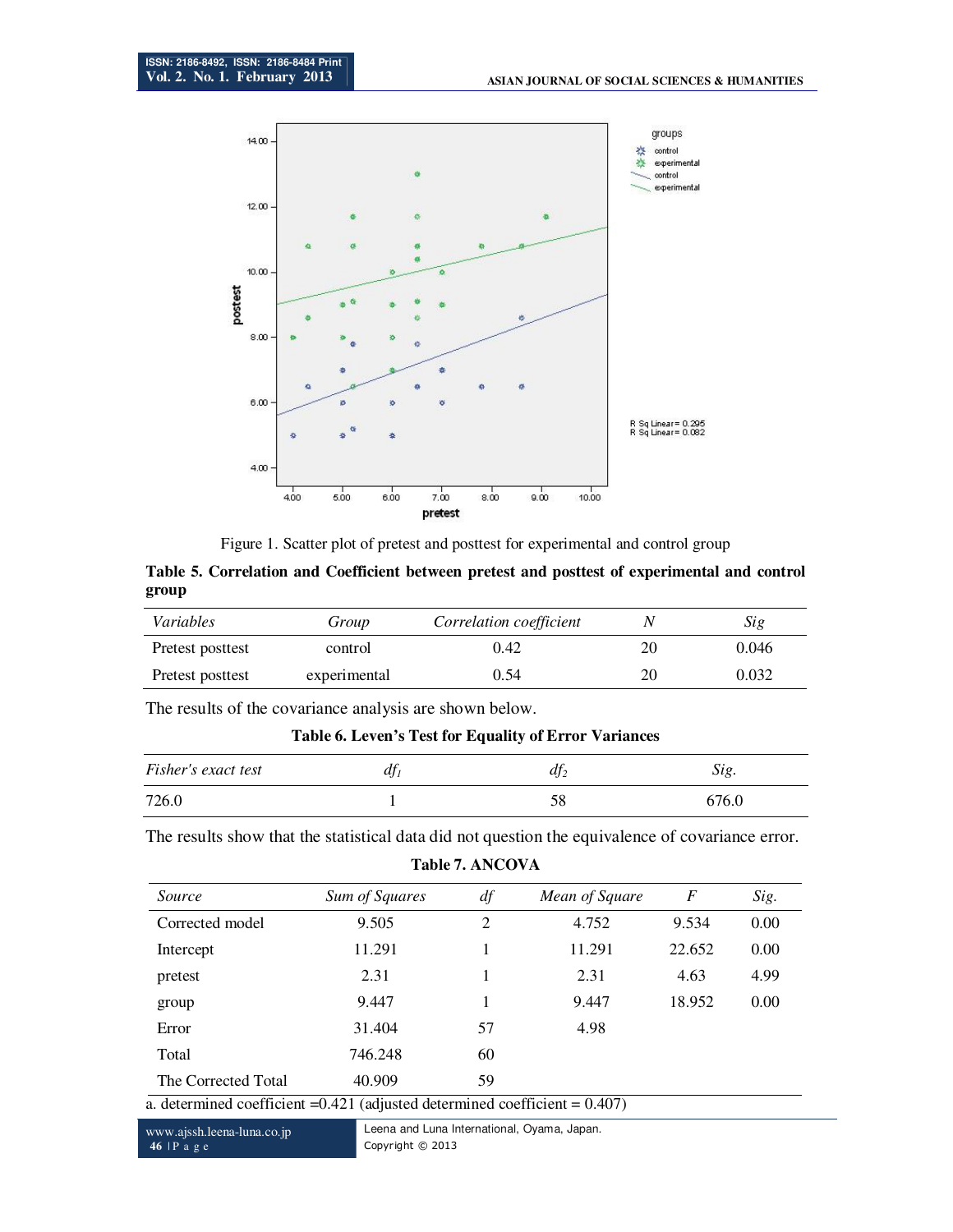Estimated Marginal Means of time2



Figure 2. Means of posttest plot

The results in the first row are boldfaced. They show that covariate random variable in alpha level is less than 0.05 which is significantly related to dependant variable. Therefore, the null hypothesis is rejected. That is, there is a significant relationship between listening and simultaneous reading. So listening affects simultaneous reading.

**Table 8. Descriptive Indices for posttest score of control and experimental group** 

|              | Mean  | <i>Std. Deviation</i> | 0/95 confidence interval |             |  |
|--------------|-------|-----------------------|--------------------------|-------------|--|
| Group        |       |                       | Lower Bound              | Upper Bound |  |
| experimental | 3.649 | 1.23                  | 3.403                    | 3.895       |  |
| control      | 2.890 | 1.23                  | 2.644                    | 3.136       |  |

The results shown above are as follows: The group source (labeled CODE \* VAR 00001 on the SPSS output) evaluates the null hypothesis that the population adjusted means are equal. The results of the analysis indicate that this hypothesis is rejected, F  $(4, 118) = 27.792$ , p< 0.05 and therefore listening affects simultaneous reading.

### **DISCUSSION**

This paper focused on the effects of audio CDs including native speaker voice on L2 reading comprehension. Two groups participated in the project and then texts were used to make sure of the results yielded during the project. Group A received the texts without audio CD while reading and group B received the texts with audio CD while reading the texts.

Then the independent sample T-test was used ten times to analyze the results. The SPSS software was used satisfying the aim of analyzing the results. The t-test results showed significant effect for listening to audio CD while reading on L2 reading comprehension for all of the ten texts. This analysis supports the modality effects of the cognitive theory of multimedia learning. Studies have reported the superiority of a combination of audio, picture, and video in comparison to text only when presenting new knowledge (Mayer and Moreno, 1998). According to the modality principle, the audio and/or video gloss simultaneously engages both the visual working memory and auditory working memory, while texts involve only the visual working memory; therefore, audio and text can help with the application of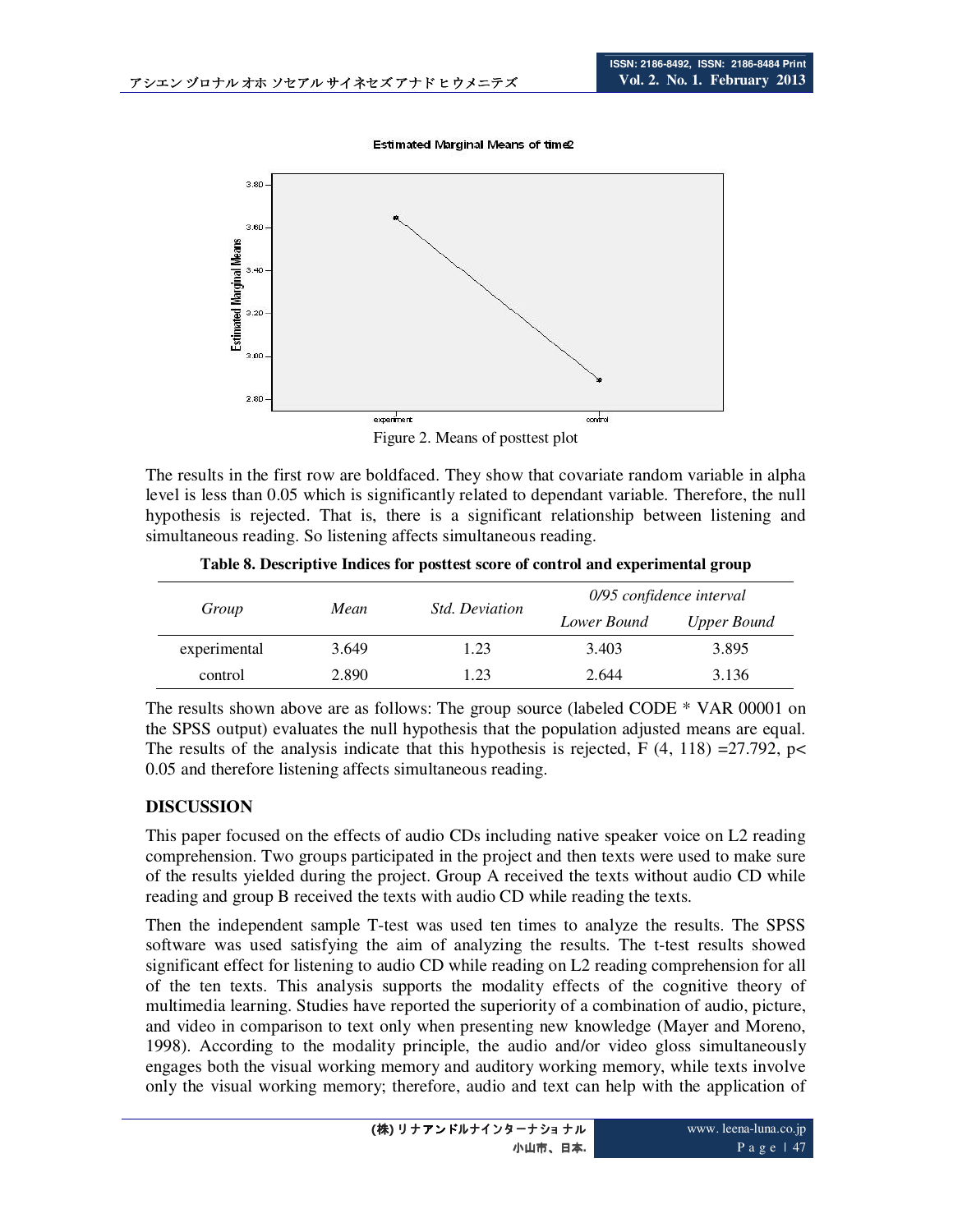available cognitive capacity and should consequently lead to more content recall. The results of this study indicated the superiority of audio and text over text only.

The difference was statistically significant in the two learning conditions. This could be along with the previous studies (Lomicka 1998; Salaberry 2001; Ko 2005; Constantinescu 2007) which have reported that using a multimedia environment is to some extent better than working in traditional areas without multimedia. For this study, it can be said that the audio information presented via audio CD might act as a facilitator for the participants when taking the comprehension tests. As the results show, using multimedia has a considerable effect on students' reading comprehension ability and especially on low-pre-intermediate students.

One of the possible difficulties may be the fact that using educational multimedia environment in low-/pre-intermediate levels in Iran is so rare, if any. The institutes are mostly book-based and the universities are teacher-centered in Iran, and unfortunately in both of these learning environments using multimodality is not common. This is because of the fast progress of science around the world which teachers inside the country cannot match with.

Different studies investigated the effects of multimodality on reading comprehension ability. The majority of them were in line with the Dual Coding Theory of Paivio (1971,1990).

Learner variables and situational variables were not considered in this study mainly because they need a vast area of research to be followed.

Different studies tried to examine vocabulary acquisition along with reading comprehension (e.g Laufer & Hulstijn 2001; Al-Seghayer 2001; Akbulut 2007; Constantinescu 2007). This integration of vocabulary acquisition and reading comprehension seemingly led to focus more attention on vocabulary acquisition and little attention on reading comprehension. Therefore, the researchers in this study decided to set aside the vocabulary acquisition and put all their efforts into investigating the effects of using multimedia on reading comprehension of low-/pre-intermediate students which seems to be unique in this case.

# **CONCLUSION**

Previous studies have examined the effects of multimodality on L2 vocabulary learning and reading comprehension. These studies have supported the effectiveness of multimodality in facilitating L2 reading comprehension. However, no study in second language acquisition has examined audio annotation. This paper focused on this issue by comparing audio-text with text-only glosses in terms of their effects on L2 reading comprehension. The researchers tried to examine the students at a low-pre-intermediate level which was lower in comparison to the upper-intermediate and advanced levels which have usually been under investigation. So the study was unique from this point of view. The result of the study demonstrate that audio text is more effective than text only in facilitating L2 reading comprehension especially in low- /pre-intermediate levels. Therefore, big responsibility lies on the shoulders of curriculum developers and teachers who should incorporate audio-text in their curriculum and their lesson plans.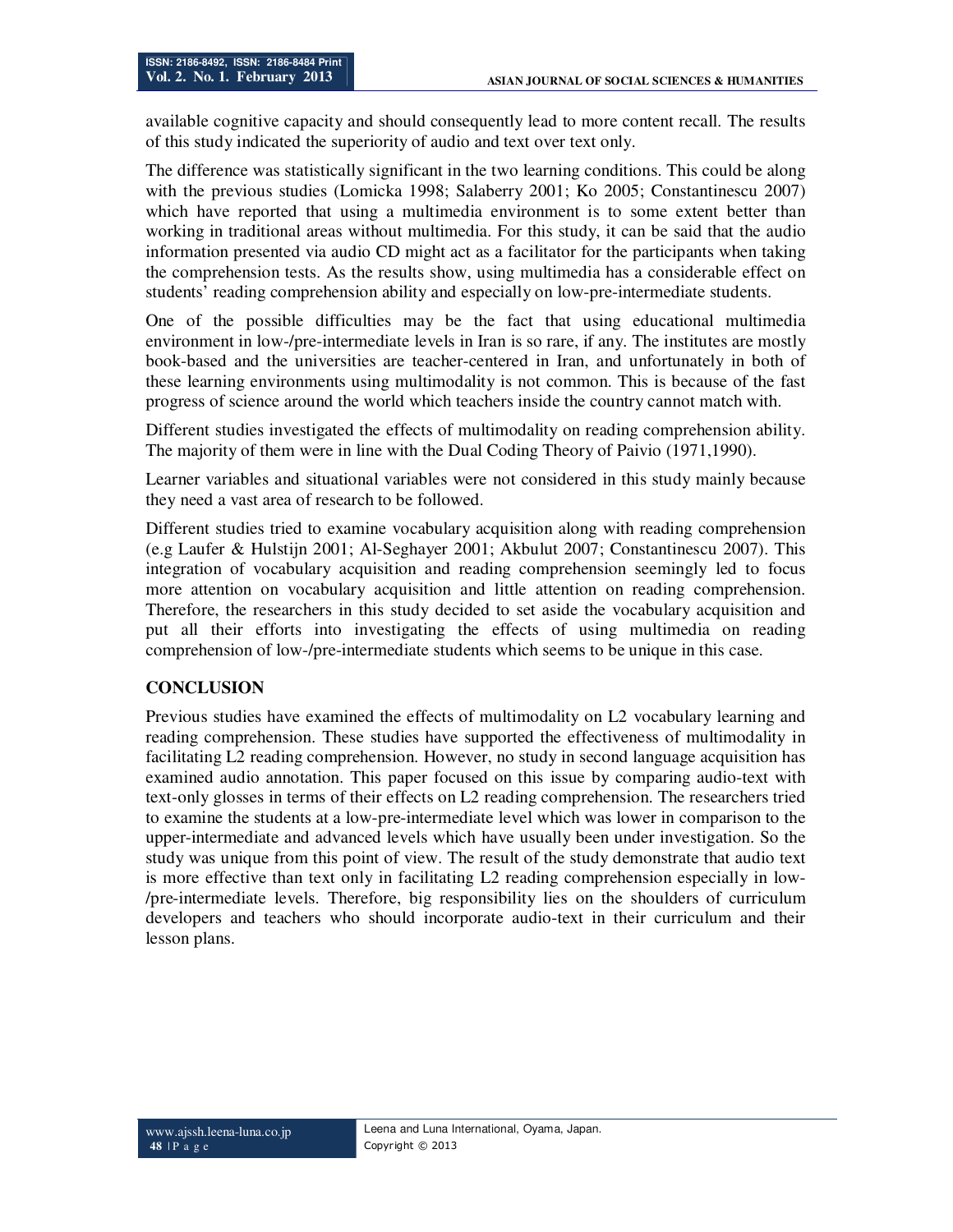### **REFERENCES**

- Ganis, K. and Martin, G.M.M. (1996). The search for common sense: An Electrophysiological study of the comprehension of words and pictures in Reading. *Journal of cognitive Neuroscience* 8, 89-106.
- Tae-hyung, l. (1999). Simultaneous Listening and Speaking in English into Korean Simultaneous Interpretation. *journal des traducers / Translators' Journal 4*, 560-572.
- Un-Kyoung, M. (2006). Comparison of L2 Listening and Reading Comprehension Strategies a case study of Three Middle School Students. *The Journal of Curriculum & Evaluation* 9, 471-500
- Vaezi, Z. (2008). Language Learning Motivation among Iranian Undergraduate Students. *World Applied Sciences Journal* 5.54-61.
- Yildirim and Yildiz, K.M. (2009). Effect of Prosodic Reading on Listening Comprehension. *World Applied Sciences Journal 7* 744- 747.

#### **Deleted References**

- Alai, M. (2010). EFL Listening Comprehension Instruction the Implications of Genre based pedagogy.
- Barin, M. (2010). A workshop on: Improving listening comprehension via online listening labs.
- Brown, R. (2008*).* Incidental Vocabulary acquisition from reading reading-while-listening and
- Cloer, and Denton, T.G. (1984). The Effects of Read- Along Tapes on the Reading Comprehension of Middle School Students.
- Constantinescu, D. (2007). Overlay Multicast Networks: Elements, Architectures and Performance.
- Cook, G. (2009). *Principle and practice in applied linguistics*. Oxford: Oxford university press.
- Cooper, B. (2001). Listen up- Using Audio books to help improve reading.
- Cruz, D. (2008). Structured Story Reading and Retell related to Listening Comprehension and Vocabulary Acquisition among English Language Learners.
- Dahmardeh, M. (2009). Communicative Textbooks, English Language Textbooks in Iranian econdary School.
- Doudman , M. (2006). Investigating the problems of Teaching/ Learning English in high schools of the Hormozgan Province.
- Dowling and Lendman, C. C. (2007). Learning Through Listening Program:A Path to Success,Perspectives on Language and Literacy.
- Ericson, N. (2004). ESL Secondary Students Reading-While Listening Improving Academic Reading Comprehension with recorded texts.
- Fazilatfar, A. (2010). Acquisition The effect of Tool- oriented Application of computer On Improving Reading Skill.